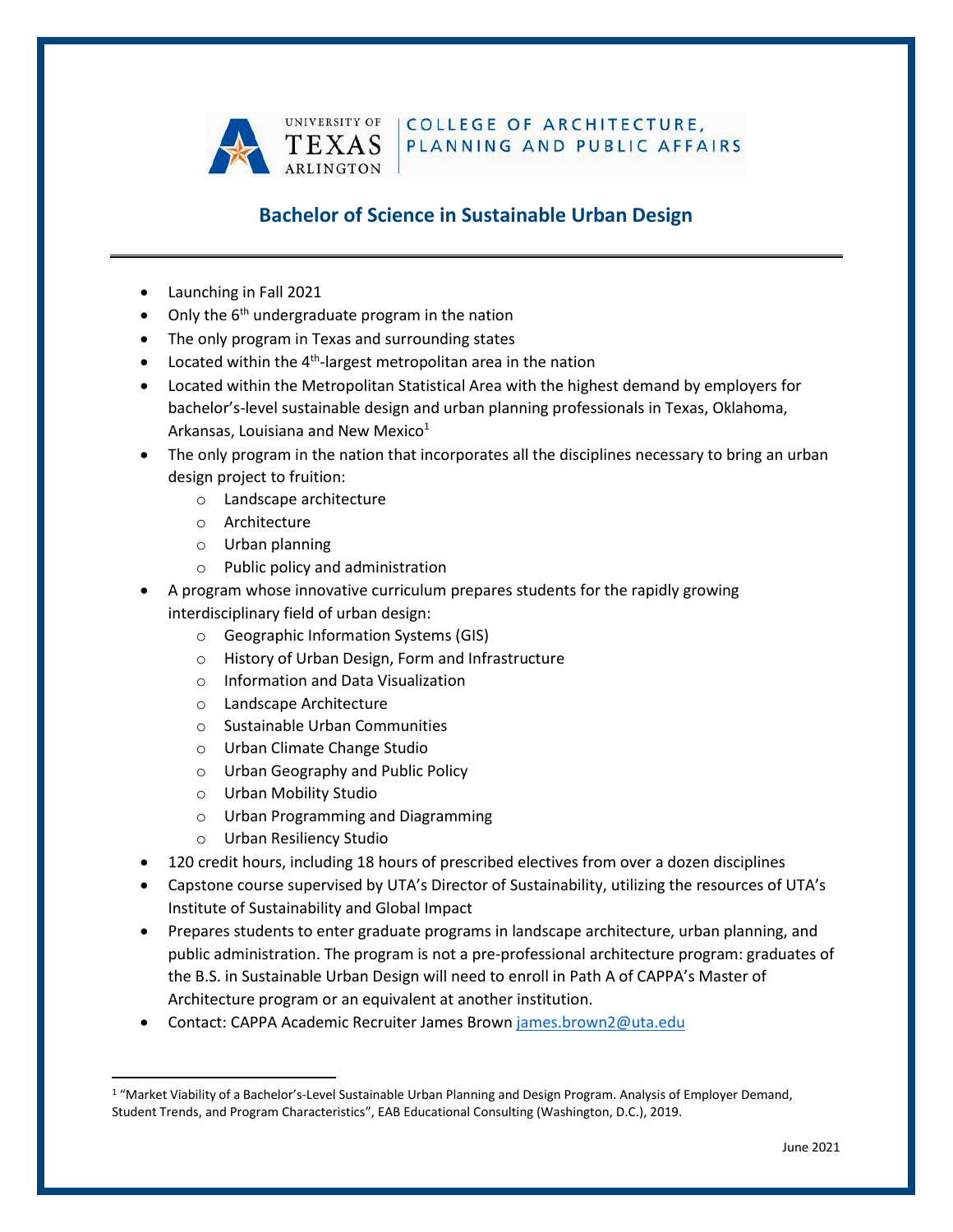| <b>Prefix and</b>                                                                               |                                                                                                        |              |
|-------------------------------------------------------------------------------------------------|--------------------------------------------------------------------------------------------------------|--------------|
| <b>Number</b>                                                                                   | <b>Prescribed Course Sequence</b>                                                                      | <b>SCH</b>   |
|                                                                                                 | <b>YEAR 1 FALL SEMESTER</b>                                                                            |              |
| Four core curriculum courses and an introduction to sustainable urban design comprise the first |                                                                                                        |              |
|                                                                                                 | semester along with a one-credit required student success course. Contemporary Mathematics             |              |
|                                                                                                 | provides students with skill sets that focus upon real-world applications of mathematics.              |              |
| <b>UNIV 1131</b>                                                                                | <b>STUDENT SUCCESS</b>                                                                                 | $\mathbf{1}$ |
| <b>ARCH 1301</b>                                                                                | INTRODUCTION TO ARCHITECTURE AND INTERIOR DESIGN                                                       | 3            |
| <b>ENGL 1301</b>                                                                                | <b>RHETORIC AND COMPOSITION I</b>                                                                      | 3            |
| <b>MATH 1301</b>                                                                                | <b>CONTEMPORARY MATHEMATICS</b>                                                                        | 3            |
| <b>POLS 2312</b>                                                                                | STATE AND LOCAL GOVERNMENT                                                                             | 3            |
| <b>UDES 1301</b>                                                                                | INTRODUCTION TO PRINCIPLES OF SUSTAINABLE URBAN DESIGN                                                 | 3            |
|                                                                                                 | <b>SEMESTER TOTAL</b>                                                                                  | 16           |
|                                                                                                 | <b>YEAR 1 SPRING SEMESTER</b>                                                                          |              |
|                                                                                                 | Introduction to Landscape Architecture acquaints students with the central discipline of the program,  |              |
|                                                                                                 | while Introduction to Global Issues presents students with a broad array of issues, underscoring the   |              |
|                                                                                                 | interdisciplinarity and global essence of sustainability.                                              |              |
| GLOBAL 2301                                                                                     | <b>INTRODUCTION TO GLOBAL ISSUES</b>                                                                   | 3            |
| <b>ENGL 1302</b>                                                                                | RHETORIC AND COMPOSITION II                                                                            | 3            |
| <b>HIST 1301</b>                                                                                | HISTORY OF THE UNITED STATES TO 1865                                                                   | 3            |
| <b>MATH 1303</b>                                                                                | <b>TRIGONOMETRY</b>                                                                                    | 3            |
| <b>LARC 4300</b>                                                                                | INTRODUCTION TO LANDSCAPE ARCHITECTURE                                                                 | 3            |
|                                                                                                 | <b>SEMESTER TOTAL</b>                                                                                  | 15           |
|                                                                                                 | <b>YEAR 2 FALL SEMESTER</b>                                                                            |              |
|                                                                                                 | Sustainable Urban Communities introduces students to planning, while Energy and Environment            |              |
|                                                                                                 | complements the sustainability ethos of the program. The first of two Urban Design Programming and     |              |
|                                                                                                 | Diagramming courses introduces students to the complexity of visually documenting cities.              |              |
| <b>HIST 1302</b>                                                                                | HISTORY OF THE UNITED STATES, 1865 TO PRESENT                                                          | 3            |
| <b>PHYS 1351</b>                                                                                | <b>ENERGY AND ENVIRONMENT</b>                                                                          | 3            |
| <b>UDES 2441</b>                                                                                | URBAN PROGRAMMING AND DIAGRAMMING I                                                                    | 4            |
| <b>PLAN 4320</b>                                                                                | SUSTAINABLE URBAN COMMUNITIES                                                                          | 3            |
|                                                                                                 | CORE CURRICULUM FOUNDATIONAL AREA COMPONENT                                                            | 3            |
|                                                                                                 | <b>SEMESTER TOTAL</b>                                                                                  | 16           |
|                                                                                                 | <b>YEAR 2 SPRING SEMESTER</b>                                                                          |              |
|                                                                                                 | Students continue their study of urban programming and diagramming. Global Warming introduces          |              |
|                                                                                                 | students to the overarching challenge to sustainability, while a course on the history of urban design |              |
| gives them important contexts.                                                                  |                                                                                                        |              |
| <b>POLS 2311</b>                                                                                | <b>GOVERNMENT OF THE UNITED STATES</b>                                                                 | 3            |
| <b>GEOL 1330</b>                                                                                | <b>GLOBAL WARMING</b>                                                                                  | 3            |
| <b>UDES 2442</b>                                                                                | URBAN PROGRAMMING AND DIAGRAMMING II                                                                   | 4            |
| <b>UDES 2303</b>                                                                                | HISTORY OF URBAN DESIGN, FORM, AND INFRASTRUCTURE                                                      | 3            |
|                                                                                                 | SOCIAL + BEHAVIORAL SCIENCES ELECTIVE                                                                  | 3            |
|                                                                                                 | <b>SEMESTER TOTAL</b>                                                                                  | 16           |